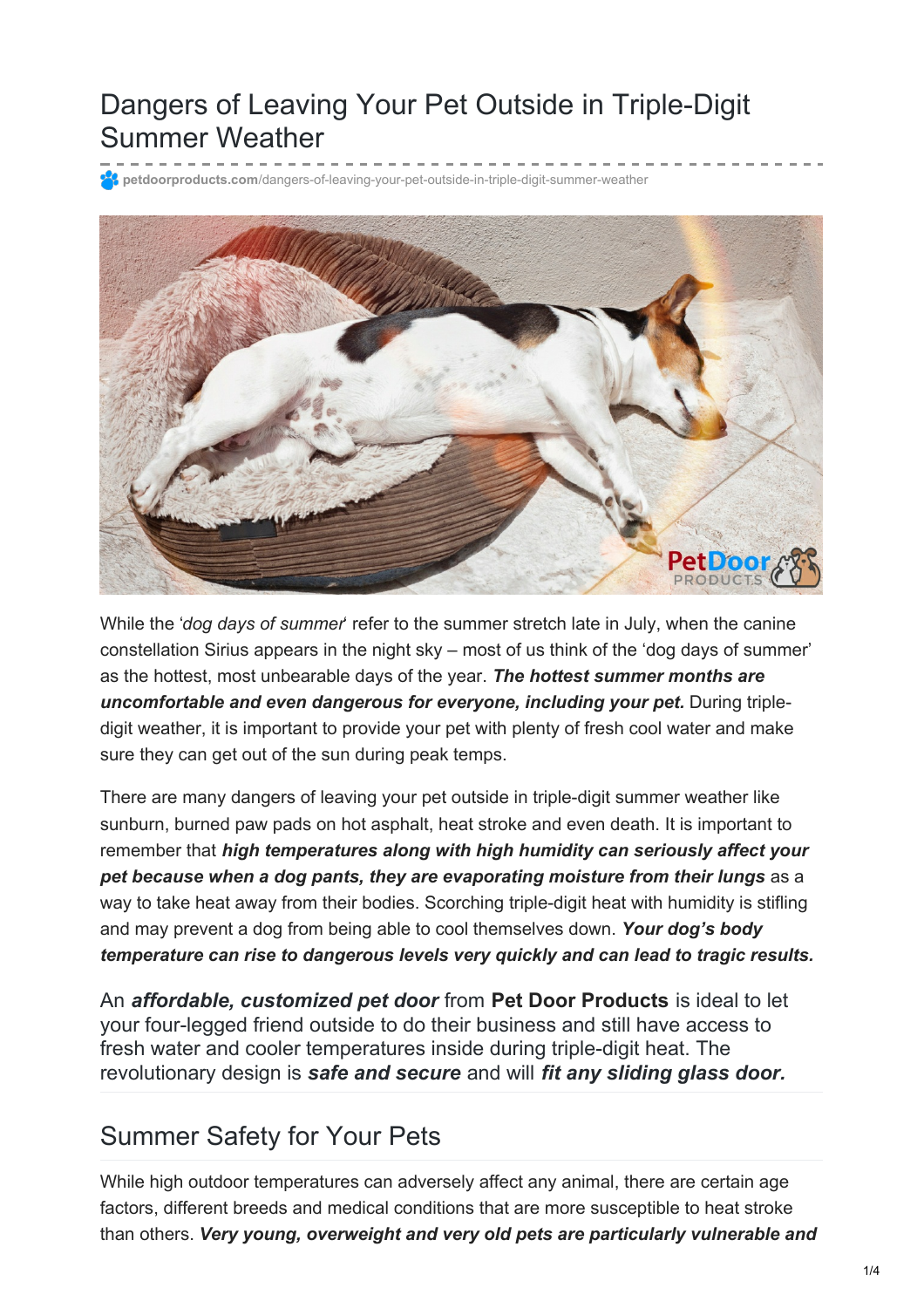#### *breeds with short muzzles like Pugs, Shih Tzu's and Boxers have a much harder time breathing in extreme heat.*

Your pets respond differently to the heat and humidity than you do. While we have the ability to sweat through our pores to cool our bodies down, *dogs sweat primarily through their paws*. Because of this, a portable or osculating fan will not offer cooling relief, as it does for humans. Here are *5 ways to keep your pets safe during the 'dog days of summer*':

**Keep Your Pet Indoors –** You would never wear a warm and fuzzy coat in 100+ degree weather, but your pet does. *An ideal and safe solution for pet parents who work during the day is an easy-to-install pet door* manufactured to be thermal efficient and durable. *Pet Door [Products](https://petdoorproducts.com/shop/) offers*an innovative, *energy-efficient pet* **door** to give your dog or cat easy access outdoors and help control the temperature of your home with minimal heat transfer*.*

**Limit Exercise –** Take the temperature and humidity into consideration when you exercise with your pet and adjust the duration and intensity accordingly. On extremely hot, triple-digit weather days you can *adjust your schedule to be outside during early morning hours or evening hours after sunset*. Always take care to*avoid asphalt to keep your pup's paws safe* and be sure to bring water with you to *avoid doggy dehydration*.

**Provide Plenty of Fresh Water –** Your pets *should always have access to plenty of fresh, cool water* out of the direct heat of the sun. Outdoor water should be kept in the shade to remain cool, you can add ice to your pets water for an extra refreshing drink.

**NEVER Leave Your Pet in a Hot Car –**Do not leave your pet in the car, for even for just a minute! Even *mildly-warm days can lead to rapidly rising temperatures inside your car*, for example, an 85° day can reach 102° within just ten minutes and up to 120° after thirty minutes. *Pets left in a vehicle on a hot day can suffer heat stroke, irreversible organ damage and death in a very short time.*

**Plan Ahead** – When you're planning an outing with your pet, be sure to be prepared and *pack a water bowl and plenty of water for your pooch*. Take the necessary measures to make sure you will not have to leave your pet in the car, for any amount of time. *Don't take the risk*, if you are unsure about the freedom of your pets at your destination or on the way, it may be a better idea to leave them at home or with a pet sitter.

### Sunburn Prevention for Your Pet

Protection from the sun is important for both pet owners and their pets. Dogs and other pets with dark fur are less vulnerable to direct sun exposure, but both light-furred and darkfurred pets can suffer sunburn from overexposure to the harsh rays of the sun. *The idea that a long-haired animal's fur should be cut to keep them cool in the summer*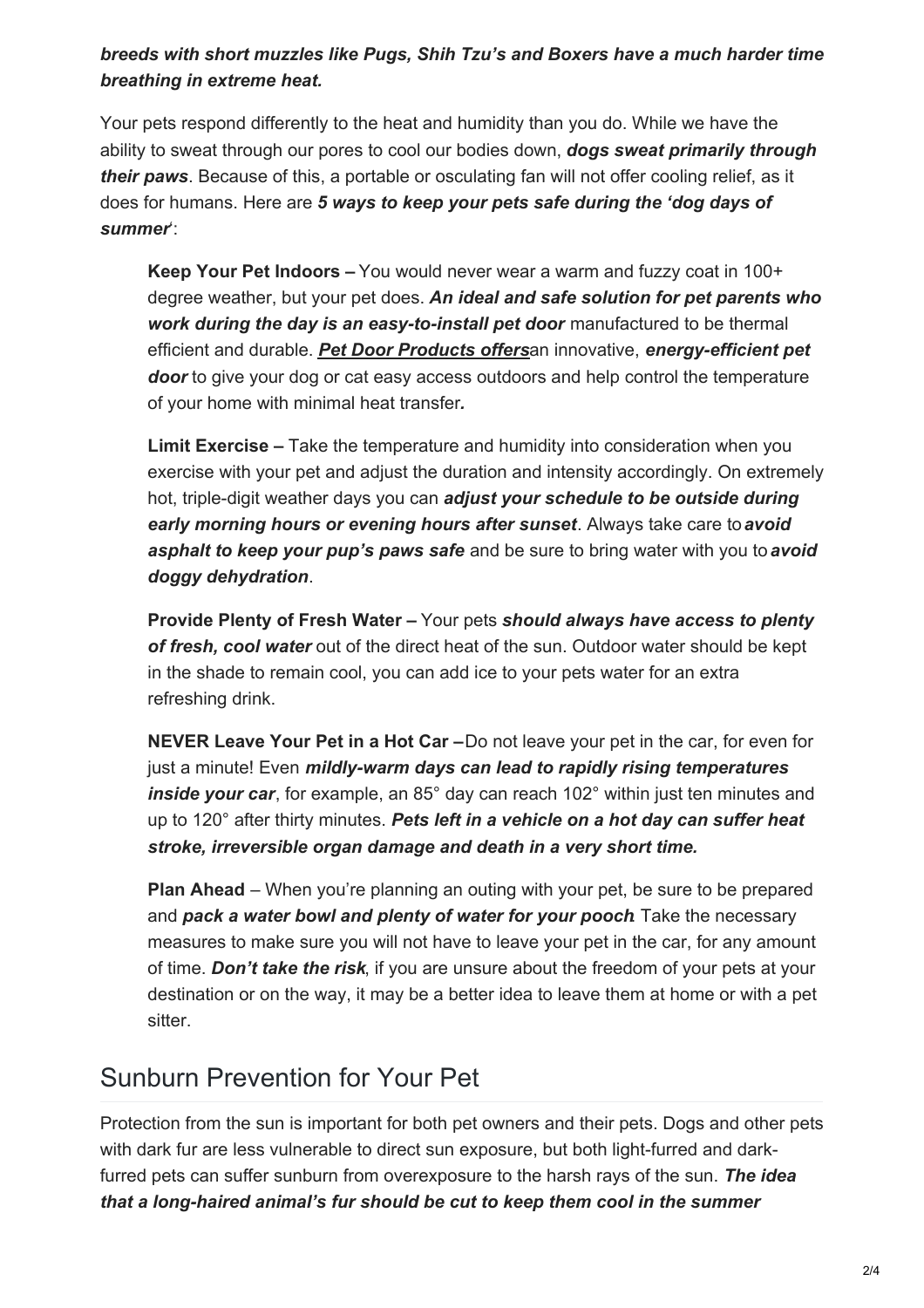*months is a myth.* The truth is an animal's fur will help protect them from the harmful rays of the sun. However, it is important to keep Fido well groomed to avoid hot spots (irritated patches).

### *Do not apply sunblock to your pet*, instead just *make sure they have access to shade*,

especially during the late afternoon hours when the day's temperature is at its peak. If your pet is suffering from a mild to moderate sunburn, the following DIY treatment will help:

- **Cover the sunburned area** with a moist, cool towel.
- **Use Aloe-Vera** on the affected areas, any other type of topical ointment may cause harm if ingested.
- **Contact your veterinarian** if your pet has a severe sunburn or is also suffering from the signs of heat stroke.

## Avoid Hot Asphalt

It is important for pet parents to remember that temperatures at two to three feet above the ground can be up to 20° hotter than the temperature at six feet above the ground. *Asphalt absorbs heat and can quickly burn the thick protective pads of your dog's paws.* A good rule of thumb is to never walk your dog on a surface that you could not walk barefoot.

### Watch for the Signs of Heat Stroke

If you suspect your dog or cat may be suffering from heat stroke, look for the following signs, *take their temperature (a dog's temp should not get over 104°), immediately start cooling them down and take them directly to the veterinarian*. Signs of heat stroke to watch for in your pet:

- Heavy Panting
- Lethargy
- Excessive Salivation
- Extreme Thirst
- Glazed Eyes
- Rapid Heartbeat
- Difficulty Breathing
- Bright Red or Purple Gums & Tongue
- Vomiting
- Diarrhea
- Seizure
- Unconsciousness

# Heat Stroke Treatment for Your Pet

Begin immediate treatment for your pet suffering heat stroke by first getting them*out of the heat and into the shade*. **Apply a cold compress** or ice packs to their neck, chest, and head. **Allow cool water to run over their body** (not cold water). **Give him or her cool water**, a little at a time, or an ice cube to lick. Take your pet for an**emergency visit to the veterinarian**.